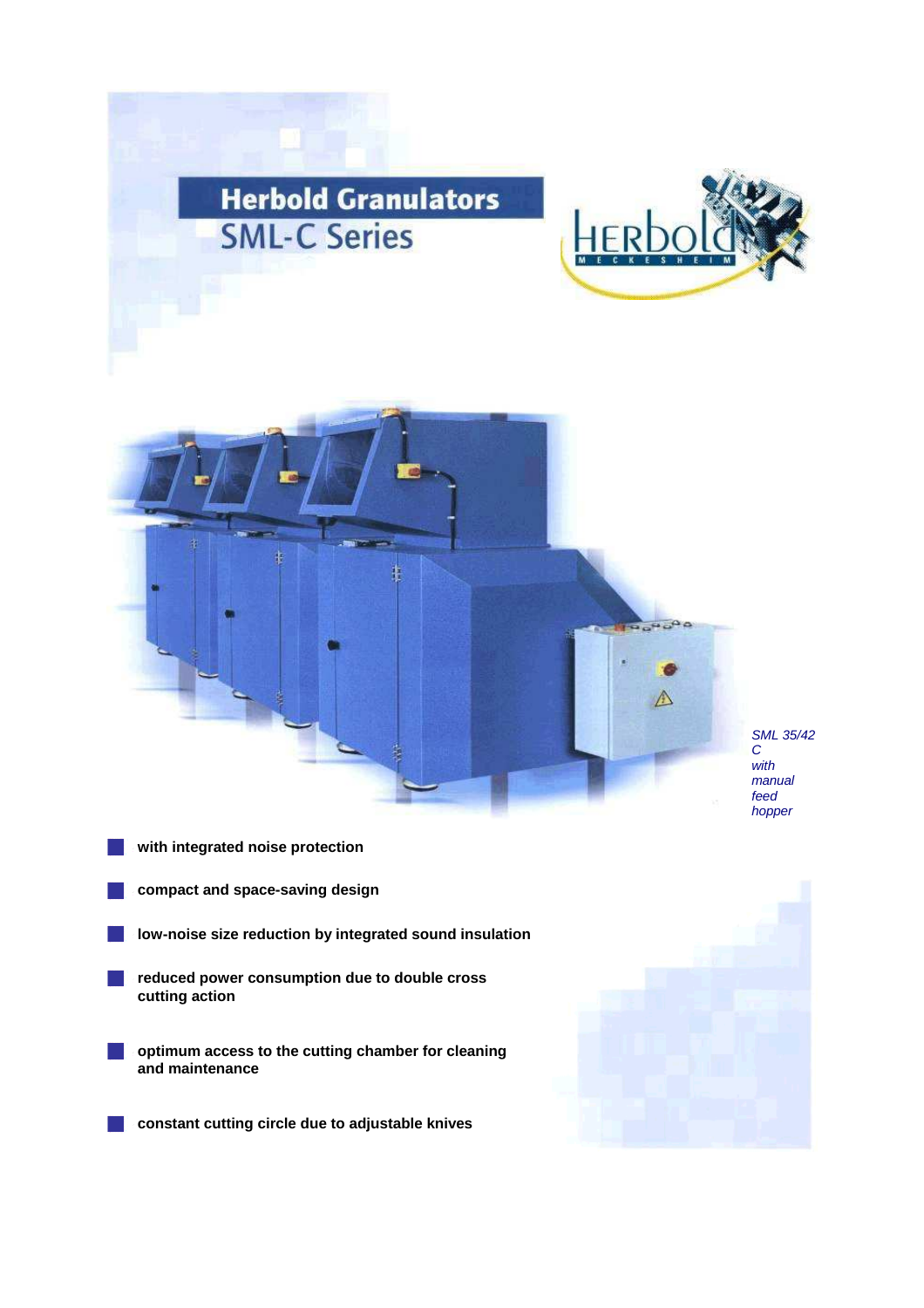## Different designs and levels **of sound insulation**

The C-series of compact Herbold granulators is specially designed for applications where maximum noise reduction is important. They can be used

- m, as beside-the-press granulators next to blow moulding and injection moulding automatics,
- $\blacksquare$  for in-line processing of film and thermoforming,
- as central granulators for the low-noise size reduction in the production area.

The C-series has the typical advantages of all the Herbold granulators:

- $\mathcal{C}_{\mathcal{A}}$ the construction is of sturdy welded steel
- $\blacksquare$  the housing is divided at an inclined angle
- F. the bearings are completely separated from the cutting chamber
- the rotor and bed knives can be adjusted outside of m, the granulator
- $\blacksquare$  the granulators of the C-series are equipped with an extra flywheel
- a constant cutting circle is maintained between rotor  $\mathcal{C}^{\mathcal{A}}$ knives and screen



SML 35/42 with integrated sound proofing, roller feeding device and gathering hopper

**Principal Color** 

## **Space-saving and compact design**

 $\mathcal{L}_{\mathcal{A}}$ Only compact and space-saving equipment can be integrated directly into the production plant. The Herbold granulators of the C-series meet this standard. The low profile design allows easy feeding by hand.

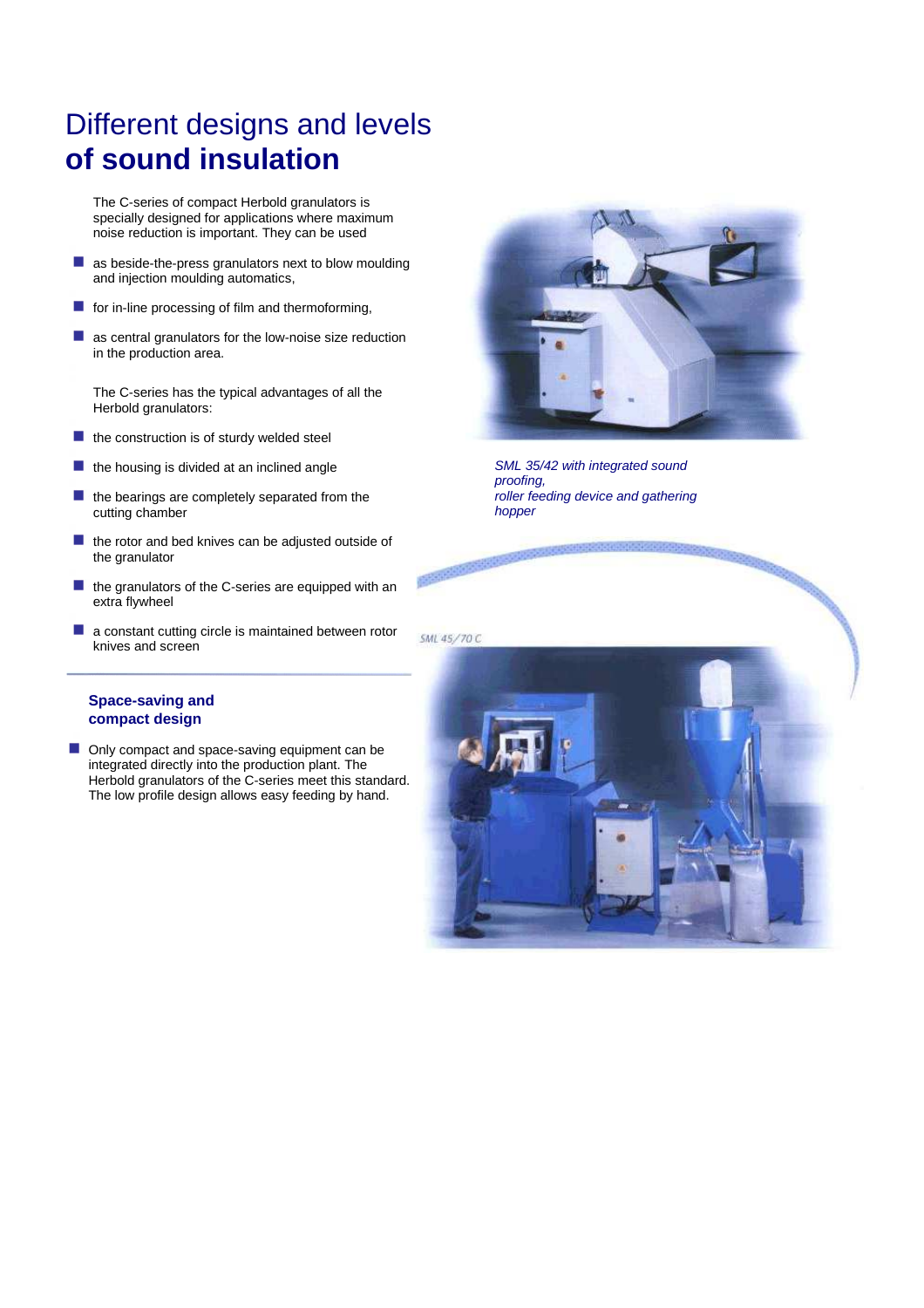

## **Low-noise size reduction by integrated sound insulation**

**Low-noise size reduction by integrated sound insulation: the** Herbold granulators of the C-series are equipped to reduce noise resulting from the grinding process. According to the customer's requirements and to the grinding material the C granulators are also available without sound absorbing panelling.





The SML granulator series exists as well as low-speed granulators (SML-LS).

## **Double cross cutting action and external rotor bearings**

The rotor and bed knives are mounted at the same but opposite angle and ensure a steady cutting gap across the full length of the knife. The power requirement and the risk of jamming are therefore considerably reduced, the lugging ability is increased, and the quality of the regrind is improved - it contains less fines and its b density is higher!

The rotor bearings of all Herbold granulators are located in outsi steel pillow blocks: no material can enter the bearings and greas cannot come into contact with the product in case the sealing should leak.

### **Optimum access to the cutting chamber and the granulator for easy cleaning and maintenance**

■ To provide access to the rotor, the upper section of the two-piece casing can be hinged back by means of a manual hydraulic device. Now, the cutting chamber is freely accessible. To permit access to the screen, the screen support must be hinged down. The screen can then quickly be changed and the cutting chamber is accessible from the front. Easy and quick cleaning and maintenance are typical features of the Herbold granulators.



Adjustment fixture to pre-adjust the cutters outside of the machine

#### Easy access to the cutting chamber